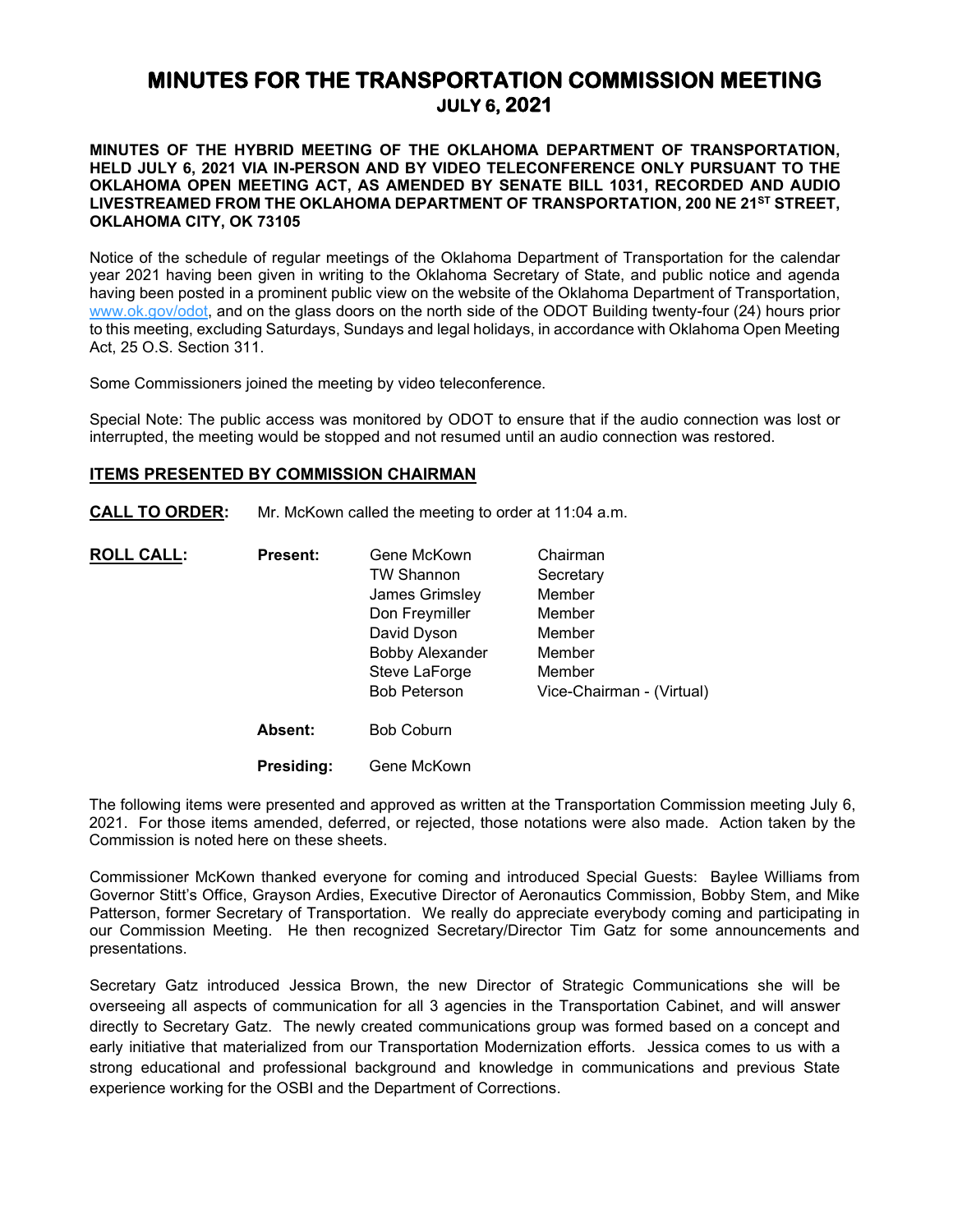Secretary Gatz then introduced Brent Burwell, Executive Director of the Oklahoma/Arkansas American Concrete Pavement Association.

Mr. Burwell presented ODOT with an award for the superior quality pavement constructed on the I-40 / SH-6 interchange in District 5. This project is the first Diverging Diamond Interchange (DDI) ever constructed in Oklahoma. Accepting the award for ODOT was Division 5 Engineer, Brent Almquist, Division 5 Commissioner, David Dyson, Chairman, Gene McKown and Secretary Gatz.

## **ITEM PRESENTED BY THE SECRETARY TO THE COMMISSION**

## **90. Approval of the Minutes of the Transportation Commission Meeting of June 7, 2021**

| ACTION: I | Dyson moved and Freymiller seconded that the Minutes be approved as presented. |
|-----------|--------------------------------------------------------------------------------|
| MOTION:   | Carried by the following vote:                                                 |
| AYES:     | Grimsley, Freymiller, Shannon, McKown, Dyson, Alexander, LaForge and Peterson  |
| ABSTAIN:  | <b>None</b>                                                                    |
| ABSENT:   | Coburn                                                                         |

## **CONSENT DOCKET PRESENTED BY COMMISSION CHAIRMAN**

## **91. Land Sales – Mr. Phillips**

- **a)** Pontotoc County District III located along the north side of SH-19, approximately 3 miles west of the Junction of US-377 in Ada, OK - \$44,113.00
- **b)** Lincoln County District III located along the east side of SH-102 and South of the intersection of US-62 - \$4,830.00
- **c)** Oklahoma County District IV located south of I-40 on S. Lee Avenue, between SW 11th Street & SW 12th Street in Oklahoma City, OK - \$282,000.00

| ACTION: | Shannon moved and Alexander seconded that the Consent Docket be approved as presented. |
|---------|----------------------------------------------------------------------------------------|
| MOTION: | Carried by the following vote:                                                         |
| AYES:   | Grimsley, Freymiller, Shannon, McKown, Dyson, Alexander, LaForge and Peterson          |
| NAYES:  | None                                                                                   |
| ABSENT: | Coburn                                                                                 |

## **END OF CONSENT DOCKET**

## **ITEMS PRESENTED BY DIRECTOR OF ENGINEERING – Mr. Tegeler**

# **92. Engineering Contracts**

**a)** Statewide – All Districts – On-Demand Preliminary Engineering, Site Plans & Inspection for Railroad Crossings

CI-2331 JWebb & Associates, LLC \$350,000.00

**b)** Cleveland County – District III - to prepare construction plans for US-77: from east end of Canadian River Bridge, north 1.0 mile to 0.25 miles south of Moffatt Road (north of Lexington), includes junction of SH-39

CI-2362B Garver, LLC \$577,909.00

**c)** Coal County – District III - to prepare construction plans for SH-48: beginning 8.81 miles north of the Johnston County line, extending northwesterly 4.65 miles to junction SH-3

CI-2326A EST, Inc. \$701,419.00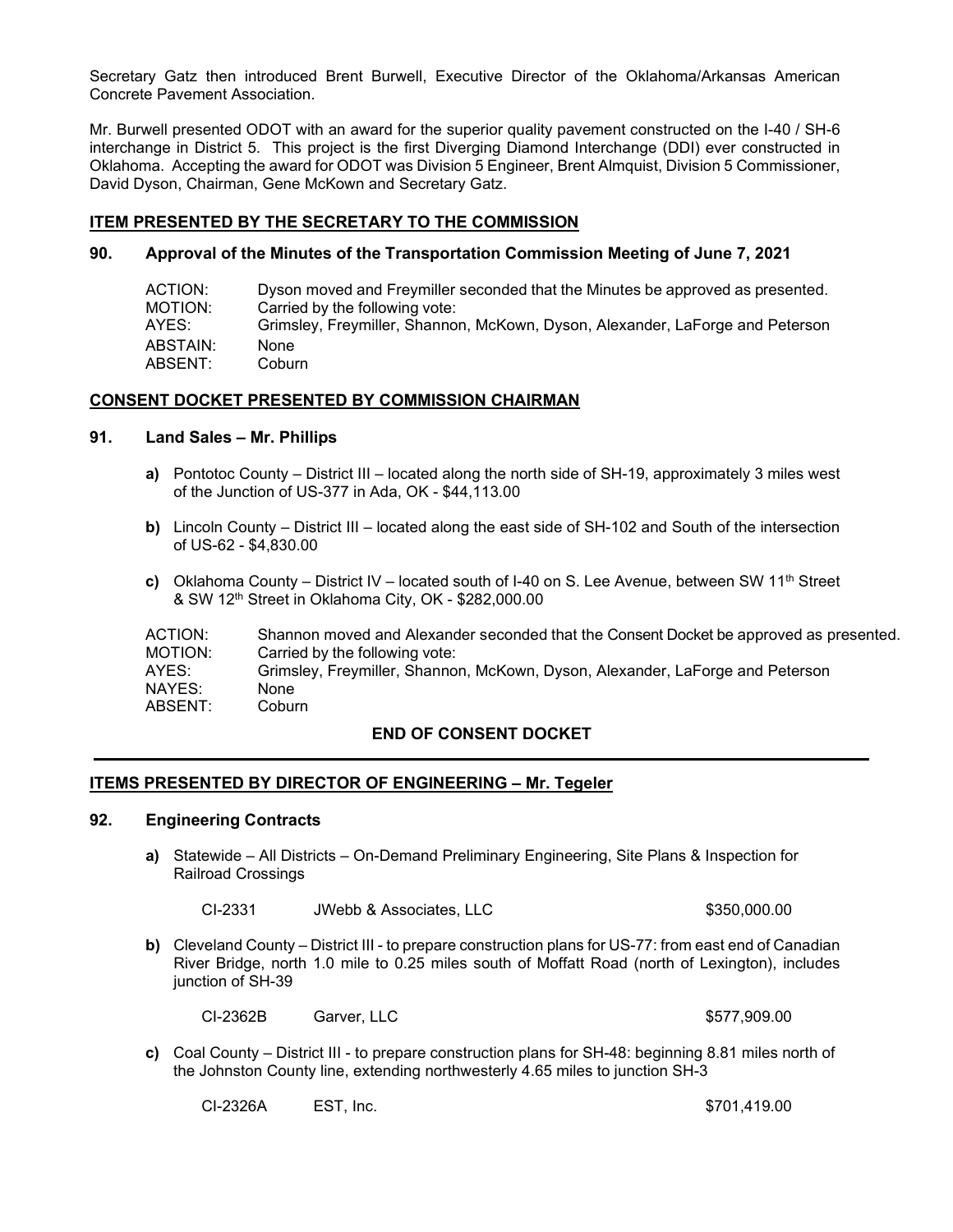| ACTION: | Freymiller moved and Dyson seconded that the Item be approved as presented.   |
|---------|-------------------------------------------------------------------------------|
| MOTION: | Carried by the following vote:                                                |
| AYES:   | Grimsley, Freymiller, Shannon, McKown, Dyson, Alexander, LaForge and Peterson |
| NAYES:  | None                                                                          |
| ABSENT: | Coburn                                                                        |

# **93. Engineering Contract Supplements**

**a)** Stephens County – District VII – this supplement is for additional engineering to develop final construction plans for SH-53 from 6.08 miles east of the Cotton County line, east approximately 4.0 miles to the 5th Street intersection

EC-1588 Supplement 3 Professional Engineering Consultants, P.A. \$13,500.00

ACTION: Shannon moved and Alexander seconded that the Item be approved as presented. MOTION: Carried by the following vote: AYES: Grimsley, Freymiller, Shannon, McKown, Dyson, Alexander, LaForge and Peterson NAYES: None ABSENT: Coburn

## **ITEMS PRESENTED BY CONSTRUCTION DIVISION ENGINEER – Mr. Leonard**

## **94. Change Orders with Cumulative Total of \$75,000.00 or Less – Information Only**

- **a)** Beaver County US-64 HSIPG-265F(025)TR / 33931(04), \$39,012.54, 1.78%
- **b)** Beckham County I-40B STP-205N(078)PM / 29004(04), \$600.00, 0.03%
- **c)** Bryan County Co. Rd. CIRB-207D(099)RB / CIRB-207D(100)RB / 32887(04), \$8,610.65, 0.22%
- **d)** Caddo County US-62 SSP-008B(316)PM / STP-208B(091)PM / 12571(08), \$9,053.32, 0.06%
- **e)** Cleveland County US-77 STP-114C(111)SS / 20997(04), \$20,726.73, 0.18%
- **f)** Creek County US-60 HSIPG-227F(047)TR / 34453(04), \$58,474.80, 5.93%
- **g)** Grady County SH-92 STP-226B(052)AD / 32936(04), \$16,767.43, 9.06%
- **h)** Kingfisher County Co. Rd. STP-237D(051)CI / 28439(04), \$1,563.00, 0.20%
- **i)** Lincoln County SH-99 STP-241B(064)PM / 29543(04), \$24,150.00, 1.10%
- **j)** Oklahoma County SH-77H SBR-255N(517)SB / 27107(04), \$3,098.21, 0.08%
- **k)** Osage County SH-99 STP-257B(056)SS / 28860(04), \$1,850.25, 0.19%
- **l)** Osage County US-60 SSR-018N(078)SR / 33374(04), \$19,537.15, 2.54%
- **m)** Ottawa County US-60 SSP-158B(119)PM / 24273(04), \$20,074.82, 0.53%
- **n)** Pontotoc County OLD STATE HIGHWAY 99 CIRB-262C(059)RB / 33057(04), \$9,900.00, 0.32%
- **o)** Seminole County US-270 STP-267B(090)RW / 21006(17), \$12,500.00, 7.06%
- **p)** Seminole County SH-3E SBR-9595(004)SB / 29595(04), \$14,355.24, 0.65%
- **q)** Sequoyah County SH-17 CIRB-268C(075)RB / 25434(08), \$42,290.00, 1.28%
- **r)** Sequoyah County I-40 NHPPI-4000-(083)PM / 29756(04), \$9,941.20, 0.13%
- **s)** Sequoyah County US-64 SSR-268C(073)SR / 33443(04), \$22,077.00, -0.94% Underrun
- **t)** Stephens County SH-53 STP-269C(080)PM / 30362(04), \$41,789.47, 0.90%
- **u)** Washington County US-75 NHPP-014N(102)PM / 23170(11), \$6,119.76, 2.79%

# **95. Change Orders with Cumulative Total Greater than \$75,000.00**

- **a)** Beckham County I-40B NHPP-205N(086)PM / 27900(04), \$5,652.33, 0.12%
- **b)** Bryan County Co. Rd. CIRB-207D(099)RB / CIRB-207D(100)RB / 32887(04), \$108,952.31, 2.75%
- **c)** Canadian County SH-4 STP-209C(067)PM / 04757(05), \$54,248.09, 0.41%
- **d)** Canadian County US-81 (I-40B) NHPP-209N(051)SS / 27004(04), #6, \$16,060.05, 0.16%
- **e)** Canadian County US-81 (I-40B) NHPP-209N(051)SS / 27004(04), #7, \$98,815.31, 0.99%
- **f)** Cimarron County US-64 NHPP-034N(001)PM / 20941(04), \$71,132.94, 0.66%
- **g)** Cleveland County I-35 NHPPIY-0035-2(176) / NHPPIY-0035-2(304) / 09031(05), \$30,237.87, -0.04% Underrun
- 
- **h)** Cleveland County Ct. St. STP-214B(091)AG / 30606(04), \$18,922.50, 1.28%
- **i)** Dewey County US-270 NHPP-017N(258)PM / 17671(41), \$17,095.00, 0.08%<br>**j)** Garvin County I-35 SBR-3500(083)SB / 31989(04), \$71,379.59, -6.53% Unde **j)** Garvin County - I-35 - SBR-3500(083)SB / 31989(04), \$71,379.59, -6.53% Underrun
- **k)** Hughes County Co. Rd. STP-232C(041)CI / 28575(04), \$62,241.65, 1.93%
- **l)** Johnston County SH-22/SH-99 STP-235C(038)PM / 31841(04), \$11,550.00, 0.17%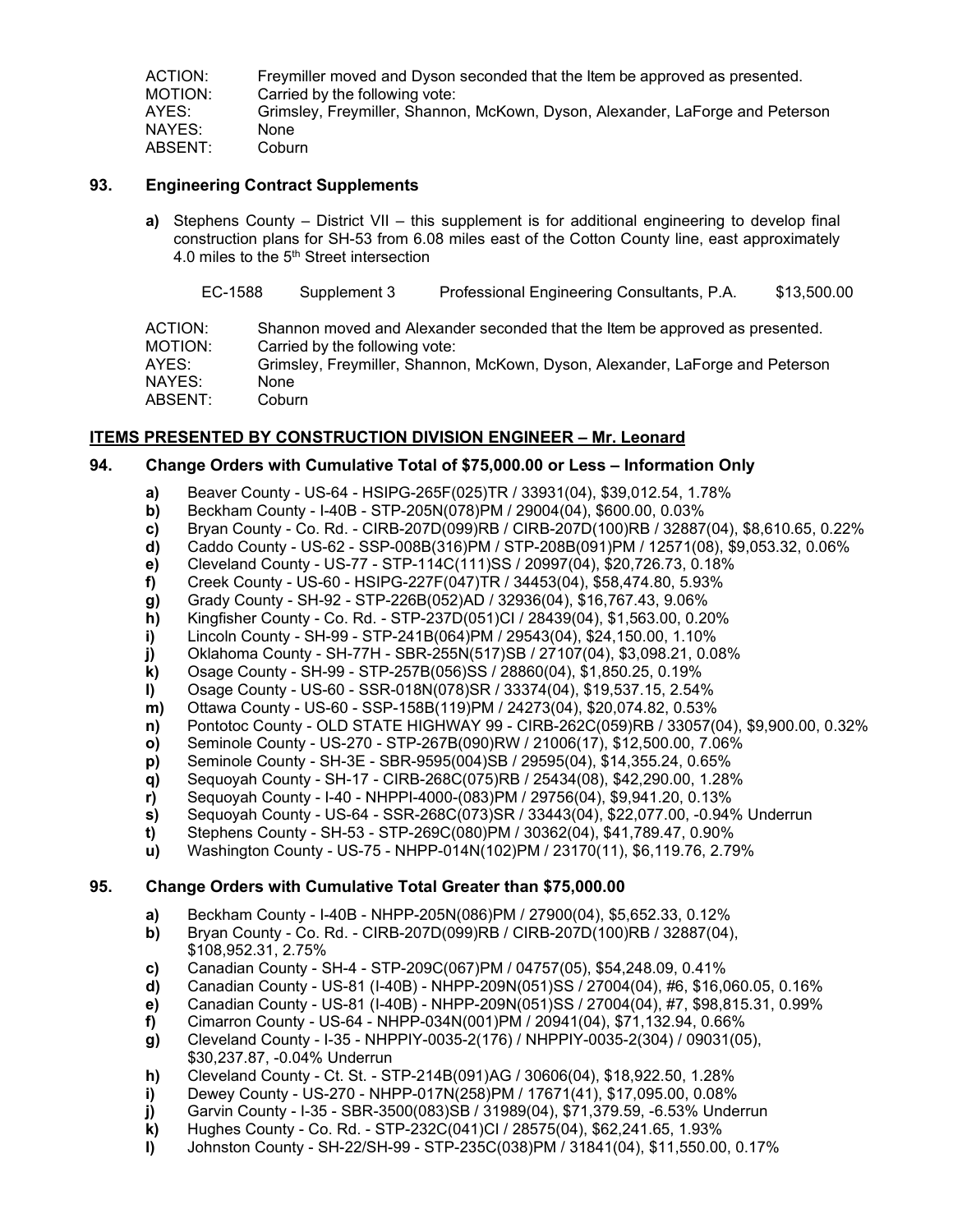- **m)** Kingfisher County US-81 NHPP-237N(019)SS / 27980(04), \$148,265.70, 1.72%
- **n)** Kiowa County US-183 SSR-271B(070)SR / 34395(04), \$142,062.00, 3.06%
- **o)** Lincoln County SH-66 SBR-241C(012)SB / 29567(04), \$8,002.01, 1.60%
- **p)** Mayes County Co. Rd. STP-249C(053)CI / 31161(04), \$18,605.44, 0.52%
- **q)** Mayes County SH-28 SSP-249C(049)SS / SSP-249C(052)SS / 31884(05), #6, \$33,450.00, 0.24%
- **r)** Mayes County SH-28 SSP-249C(049)SS / SSP-249C(052)SS / 31884(05), #8, \$12,640.00, 0.09%
- **s)** Mayes County SH-28 SSP-249C(049)SS / SSP-249C(052)SS / 31884(05), \$27,073.80, #9, 0.20%
- **t)** Oklahoma County I-235 NHPPI-2350-(009)PM / 09033(27), #21, \$208,799.84, 0.21%
- **u)** Oklahoma County I-235 NHPPI-2350-(009)PM / 09033(27), #22, \$67,038.46, -0.07% underrun
- **v)** Oklahoma County I-235 NHPPI-2350-(009)PM / 09033(27), #23, \$251,670.72, 0.25%
- **w)** Oklahoma County I-235 NHPPI-2350-(009)PM / 09033(27), #24, \$301,607.39, 0.30%
- **x)** Oklahoma County Ct. St. OKC-XTWN(078)SS / ACNHPPI-XTWN(079)SS / 17428(88), \$75,984.21, 0.29%
- **y)** Oklahoma County I-44 NHPPI-4400-(037)PM / NHPPI-4400-(039)PM / NHPPI-4400- (040)PM / NHPPI-4400-(041)PM / NHPPI-4400-(042)PM / NHPPI-4400-(043)PM / 31006(04), \$100,000.00, 0.36%
- **z)** Pawnee County Ct. St. SBR-259N(058)SB / 33451(04), \$15,087.78, 0.97%
- **aa)** Pittsburg County US-69 SSP-013N(176)PM / 34329(04), \$2,891.04, 0.05%
- **bb)** Seminole County US-270 STP-167B(122)PM / 21006(07), \$74,916.86, 0.64%
- **cc)** Seminole County Co. Rd. CIRB-267C(053)RB / 30039(08), \$75,772.48, 3.02%
- **dd)** Tulsa County Ct. St. STP-272B(277)IG / 29326(04), \$326,094.65, 3.86%

**NOTE:** *Commissioner Peterson asked on Item 95 dd), he said, "This change provides payment for the overrun of numerous pay items required to complete project, due to plan errors and various unforeseen site conditions experienced by the contractor." Remind me again when the Contractor absorbs these and when ODOT does, for unforeseen site conditions and plan errors.*

Mr. Leonard said, that any time there's a plan error or an unforeseen site condition the Department pays for it; that's why we've presented this Change Order here today.

*Commissioner Peterson stated it says, "Plan Errors", does that mean Poe made plan errors, I'm trying to understand where the fault lies. I know that there can be unforeseen site conditions, I just keyed in on "Plan Errors" and wondered if it was the designer's fault or what happened*

*.* Mr. Leonard said, in all likelihood we probably shouldn't have worded it that way, of course, if there are any errors that are directly attributable to Poe, then we would see if they are recoverable or not.

| ACTION: | LaForge moved and Peterson seconded that the Item be approved as presented.   |
|---------|-------------------------------------------------------------------------------|
| MOTION: | Carried by the following vote:                                                |
| AYES:   | Grimsley, Freymiller, Shannon, McKown, Dyson, Alexander, LaForge and Peterson |
| NAYES:  | <b>None</b>                                                                   |
| ABSENT: | Coburn                                                                        |
|         |                                                                               |

# **ITEMS PRESENTED BY THE COMPTROLLER DIVISION**

# **96. Proposed Bid Openings – Mr. Hackney, Project Funding Manager**

- **a)** Final September, 2021 Proposed Bid Opening
- **b)** Tentative October, 2021 Proposed Bid Opening
- **c)** Tentative November, 2021 Proposed Bid Opening

| ACTION: | Dyson moved and Grimsley seconded that the Item be approved as presented.     |
|---------|-------------------------------------------------------------------------------|
| MOTION: | Carried by the following vote:                                                |
| AYES:   | Grimsley, Freymiller, Shannon, McKown, Dyson, Alexander, LaForge and Peterson |
| NAYES:  | None                                                                          |
| ABSENT: | Coburn                                                                        |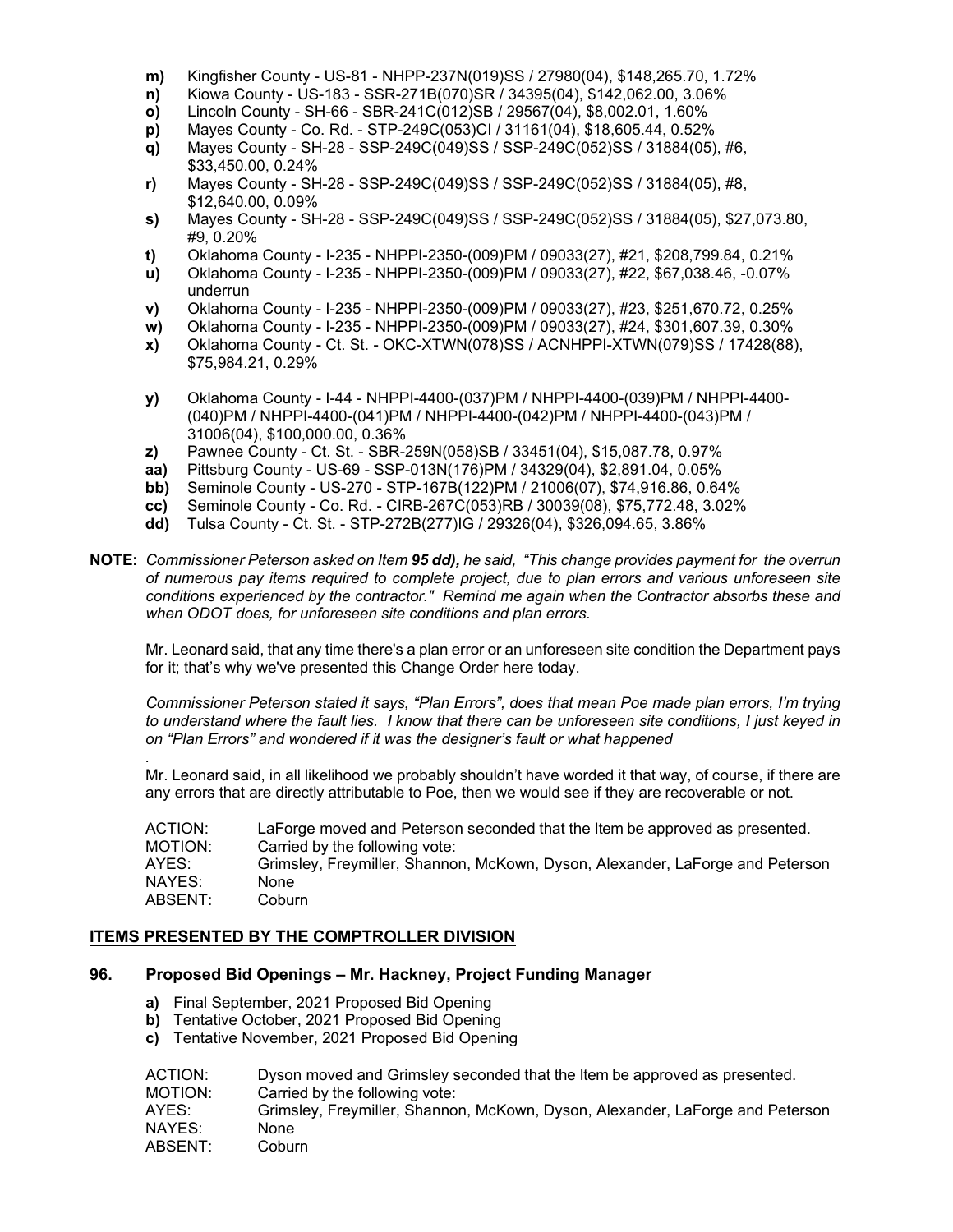## **ITEM PRESENTED BY DIRECTOR OF OPERATIONS – Mr. Davis**

# **97. Settlement of Claim for Payment of Additional Aggregate Base Type A to Crossland Heavy Contractors**

Oklahoma County – District IV - Grade, Drain, Surface and Sidewalks City Street (Britton Road): from 0.4 miles east of SH-74, extend east in the City of the Village, Project No.: STP-255C(430)(431)AG - \$142,914.36

**NOTE:** *Commissioner Freymiller if there was ever a change order put in on this.*

Mr. Davis answered that, no there has not, we have paid up to the planned quantity on the ag base; and what has exceeded this 10% statutory limit has not been paid yet. It will be coming across in a future Change Order, if this is approved

*Commissioner Alexander asked if there was a certain number of inches or feet that utilities and contractors are required to bury stuff.*

Mr. Davis said this is a Local Government project and we have no control over those utilities. They probably were put in a while ago and we just accept the word of the local utility company that the utilities are out of the way before we go to work; and this was not discovered until we got out there.

| Freymiller moved and LaForge seconded that the Item be approved as presented. |
|-------------------------------------------------------------------------------|
| Carried by the following vote:                                                |
| Grimsley, Freymiller, Shannon, McKown, Dyson, Alexander, LaForge and Peterson |
| None                                                                          |
| Coburn                                                                        |
|                                                                               |

## **ITEM PRESENTED BY THE OFFICE ENGINEER – Mr. Delce**

#### **98. Awards**

June 17, 2021 – Regular Letting

**NOTE:** *Commissioner Peterson asked what the reason was for the rejected awards.*

Mr. Delce answered that fuel costs have really caused our asphalt prices to go up.

*Commissioner Peterson commented since those prices aren't like to mitigate in a while, or moderate what are your intentions with these jobs?*

Mr. Delce said the Division is going to go back and look at those estimates and put it back out for bid.

*Commissioner Peterson I assume whenever the engineer made these estimates, that obviously asphalt prices were considerably lower.*

Mr. Delce said yes sir.

| ACTION: | LaForge moved and Shannon seconded that the Item be approved as presented.    |
|---------|-------------------------------------------------------------------------------|
| MOTION: | Carried by the following vote:                                                |
| AYES:   | Grimsley, Freymiller, Shannon, McKown, Dyson, Alexander, LaForge and Peterson |
| NAYES:  | None                                                                          |
| ABSENT: | Coburn                                                                        |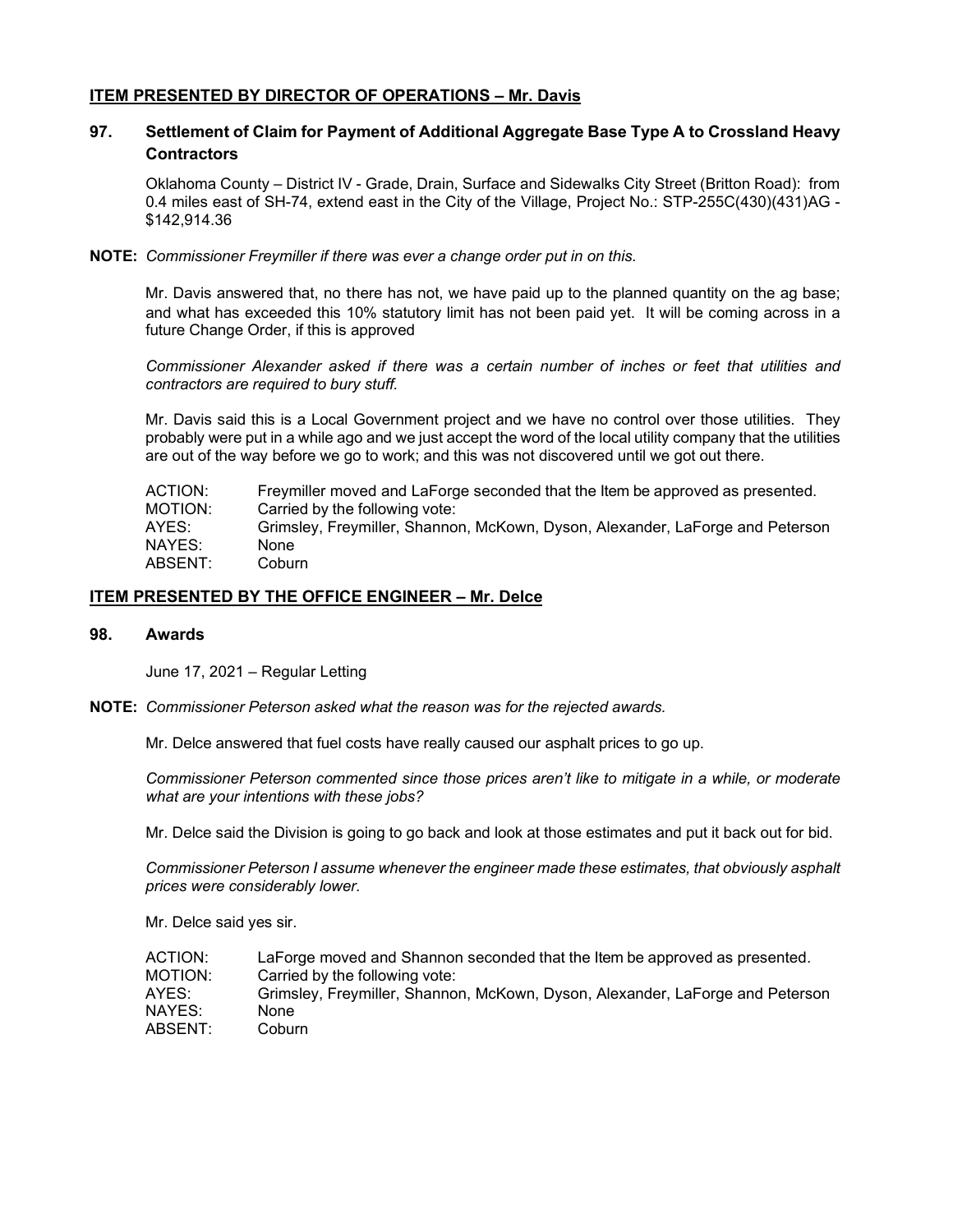# **ITEM PRESENTED BY THE DIRECTOR – Mr. Gatz**

## **99. Director's Report**

Secretary Gatz said we are seeing a little bit of volatility in some of our bid prices; we are seeing that across the board. If you are trying to get something constructed right now, it can be a little bit challenging on occasion. As Anthony pointed out that certainly fuel prices have an impact; but we will make adjustments accordingly in our estimating process and try to get better aligned.

He updated the Commission on transportation legislation being considered by the U.S. Congress and funding for priority Oklahoma Highway Projects. He said the House of Representative just recently moved forward with a reauthorization bill of the Highway Infrastructure Program; and the Senate is also advancing a similar bill to accomplish a reauthorization of the Highway Program. Both of these pieces of legislation are getting a lot of media attention; and there is a lot of focus on infrastructure. Our infrastructure needs help and we need to make additional investments and try to grow our ability to manage our infrastructure for the long term. The Congress has been uniquely focused on it and we are staying in close communication with our 2 Senators out there; so, lots of good thing are happening in Washington D.C.

There is a little bit of confusion because the Biden Administration is advancing an "Infrastructure Bill" at the same time that seeks to make an investment that highways are a component piece of, but that's a much broader look at infrastructure. I will keep you updated with any details that are available as the highway bill authorization advances; or as the larger infrastructure bill advances.

We also received good news that Oklahoma was approved for a \$51 million INFRA Grants for the I-40 upgrades between Douglas Blvd. interchange at Tinker Air Force Base and continue expansion of the corridor to 6 lanes.

Texas Department of Transportation was awarded a \$50 million INFRA Grant for reconstruction of the I-35 Red River Bridges and widening of the interstate between Gainesville and the Oklahoma State Line. ODOT and the Chickasaw Nation will be partners in this project.

He briefed Commissioners on the recent report released by the Legislative Office of Fiscal Transparency (LOFT) on the County Improvements for Roads & Bridges Program (CIRB). He thanked LOFT and its bicameral Legislative Oversight Committee for analyzing the program and providing recommendations for improved management by ODOT and communication with the County Commissioners and their Circuit Engineering Districts. The CIRB program at ODOT was created in 2006 and provides state funding for the highest priority county projects.

He said the "Draft Final Report" from the consultant, Guidehouse for the Transportation Modernization Initiative that includes sharing resources among ODOT, Oklahoma Turnpike Authority (OTA) and Oklahoma Aeronautics Commission (OAC) has been issued. He said that some of the recommendations to consolidate administrative functions have already been implemented where possible, while long-term changes will require further study and possibly legislative action. He said Guidehouse and the Executive Team did a great job and he thanked the ODOT Employees, Elizabeth Blais, Anthony Delce, Anthony Echelle, Holly Lowe, Chad Pendley, Jared Schwennesen for their tremendous amount of work on this, while still doing their regular job also.

He pointed out that ODOT received an award from the Governor at the 3rd Annual Governor's Leadership Summit. We were 1 of 7 State Agencies recognized for outstanding work; and our recognition was specific to the Transportation Cabinet and the Modernization Effort that we were going through, as we search for ways to increase value and efficiency through our efforts.

We are continuing our safety perspective efforts on the "Make Safety Stick – Everybody Click" campaign. MPR developed a PSA "No Excuse to Not Buckle Up" and played it for the Commissioners. July's emphasis will be on "Share the Road: Truck, Motorcycle Safety".

**NOTE:** *Commissioner Grimsley said 8 years ago his son was in a bad accident and spent weeks in the ICU. He said the 1 thing that saved his life was the seatbelt. He is very meticulous and will not start moving his vehicle unless everyone is buckled up; but it did save his life and so it is critically important.*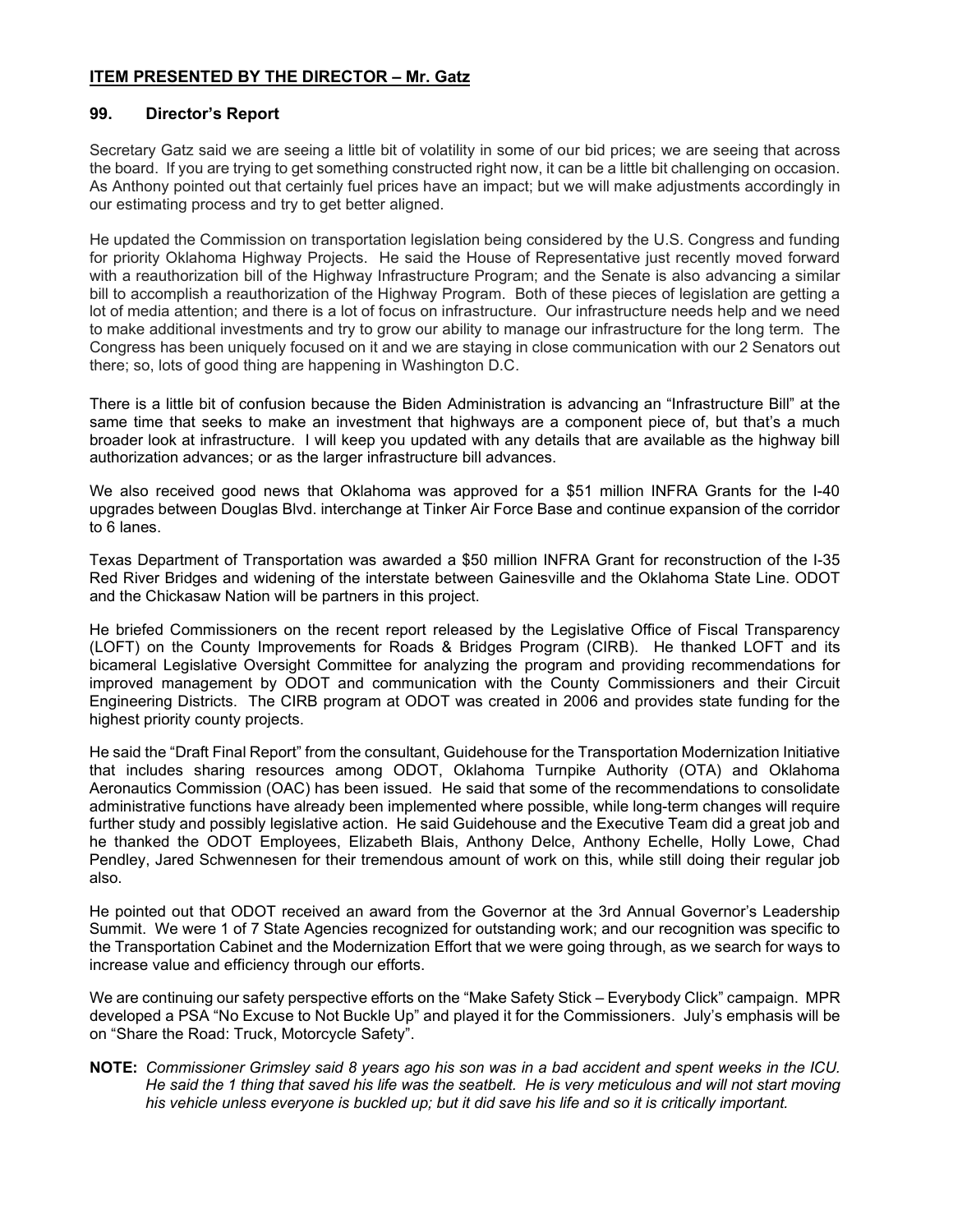*Commissioner Freymiller commented that he has seen firsthand in litigation cases where the Defendant is not allowed to show the Plaintiff that the person asking for damages never had their seatbelt on. There are laws restricting that it doesn't have to be presented to a Jury; I believe that there should be legislation passed to change that.* 

Secretary Gatz said, "Commissioner, I think that's something worthwhile to look into, and we will take a look at it"!

**Information Only**: No Commission action required.

## **ITEM PRESENTED BY COMMISSION CHAIRMAN**

# **100. Adjournment Motion**

| ACTION: | Shannon moved and LaForge seconded that the Meeting be adjourned.             |
|---------|-------------------------------------------------------------------------------|
| MOTION: | Carried by the following vote:                                                |
| AYES:   | Grimsley, Freymiller, Shannon, McKown, Dyson, Alexander, LaForge and Peterson |
| NAYES:  | None                                                                          |
| ABSENT: | Coburn                                                                        |

## **Meeting adjourned at 11:44 a.m.**